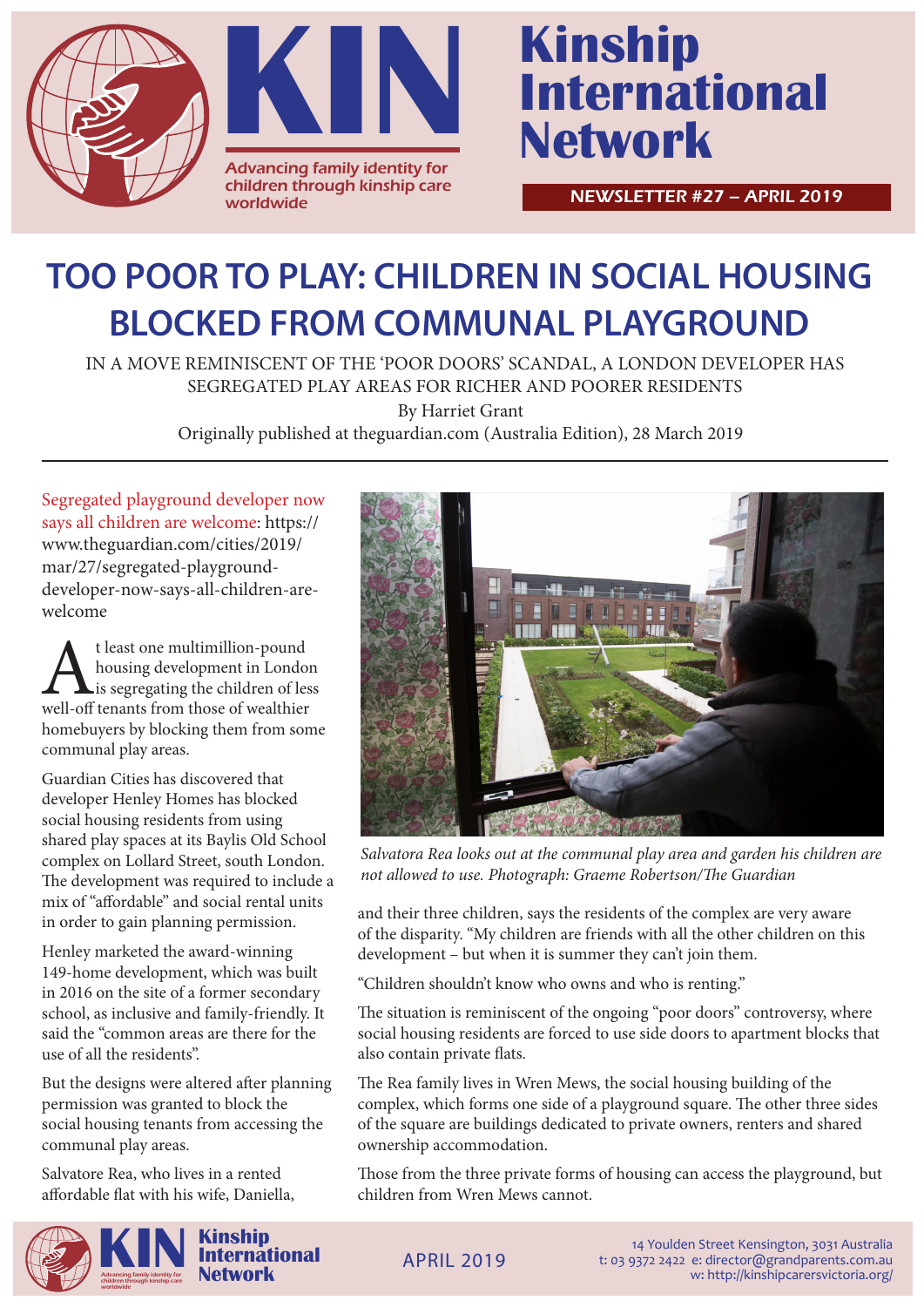

*The play area that residents of Wren Mews are allowed to use. The sports pitches next to them are not part of the development. Photograph: Graeme Robertson/The Guardian*

The original planning documents, which were approved by Lambeth Council and went through public consultation, showed gates from all the flats giving access to the main play area. But before residents moved in, the designs were altered – despite Lambeth refusing permission – to transform the gates from Wren Mews into impassable hedges.

"As soon as we moved in, the caretaker said to us, 'That's private: those people bought their houses, so they get to play there,'" Daniella Rea said.

Henley Homes and Lambeth Council say the duty to provide play space for under-fives has been discharged, because there is a small strip of toddler play equipment specifically for the social housing children.

Ironically, the site is a former state school, where Rea was herself a pupil. In the main courtyard, the developers preserved the original school signs, which exhort residents and passersby to 'Put learning first'. Beneath the signs, two wrought-iron statues of children strike playful poses.

*"As soon as we moved in, the caretaker said to us, 'That's private: those people bought their houses, so they get to play there,'" Daniella Rea said.*

Rea claims the Guinness Partnership, the management company now running Wren Mews, originally said her children would be able to use the play spaces.

"We were told we could use all the play areas. This was important to me because my son is in a wheelchair and he has a special bike that I wanted to let him use." She says the bike and wheelchair are too heavy to carry to the nearest park.The original planning application does not mention separate access for residents of different tenure.

The play strategy for the development says: "There is a network of courtyards and open spaces … which will provide attractive areas for informal play. This will emphasise the sense of community within the scheme stressing that the common areas are there for the use of all the residents."

It adds: "It is important to encourage children to cycle, use roller skates and skateboard." No space is available to the residents of Wren Mews for these activities.

Dinah Bornat, an architect and expert on child-friendly design who advises planners, local authorities and the mayor of London, called the development "segregation" and said she has raised it with senior planners at the Greater London Authority.

"Everyone I have told, at the highest level, has been absolutely horrified to hear that our planning system is not robust enough to stop this happening," she said.

The play area that residents of Wren Mews are allowed to use. The sports pitches